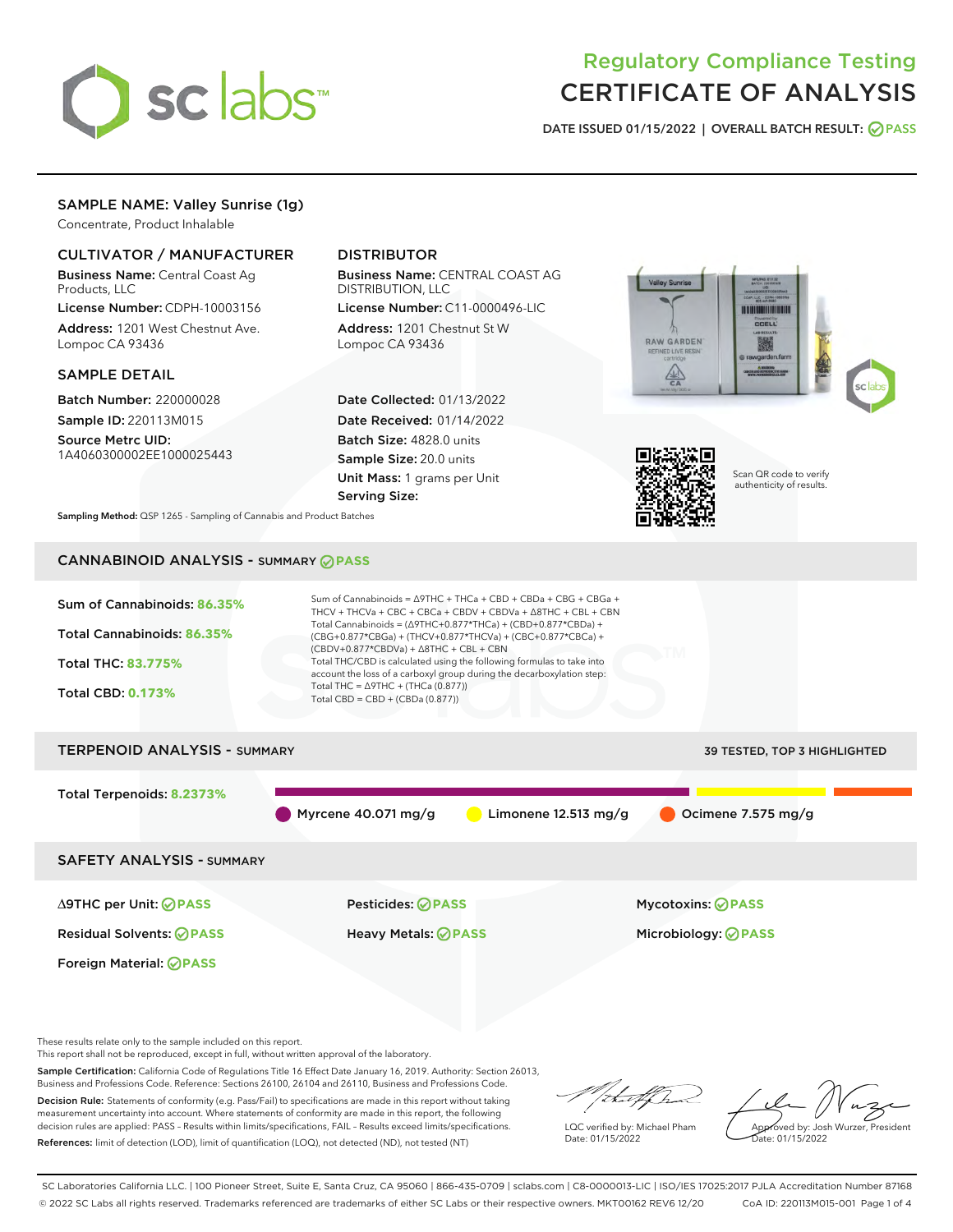



VALLEY SUNRISE (1G) | DATE ISSUED 01/15/2022 | OVERALL BATCH RESULT: @ PASS

#### CANNABINOID TEST RESULTS - 01/14/2022 2 PASS

Tested by high-performance liquid chromatography with diode-array detection (HPLC-DAD). **Method:** QSP 1157 - Analysis of Cannabinoids by HPLC-DAD

#### TOTAL CANNABINOIDS: **86.35%**

Total Cannabinoids (Total THC) + (Total CBD) + (Total CBG) + (Total THCV) + (Total CBC) + (Total CBDV) + ∆8THC + CBL + CBN

TOTAL THC: **83.775%** Total THC (∆9THC+0.877\*THCa)

TOTAL CBD: **0.173%**

Total CBD (CBD+0.877\*CBDa)

TOTAL CBG: 1.49% Total CBG (CBG+0.877\*CBGa)

TOTAL THCV: 0.48% Total THCV (THCV+0.877\*THCVa)

TOTAL CBC: ND Total CBC (CBC+0.877\*CBCa)

TOTAL CBDV: ND Total CBDV (CBDV+0.877\*CBDVa)

| <b>COMPOUND</b>  | LOD/LOQ<br>(mg/g)          | <b>MEASUREMENT</b><br><b>UNCERTAINTY</b><br>(mg/g) | <b>RESULT</b><br>(mg/g) | <b>RESULT</b><br>(%) |
|------------------|----------------------------|----------------------------------------------------|-------------------------|----------------------|
| <b>A9THC</b>     | 0.06 / 0.26                | ±28.819                                            | 837.75                  | 83.775               |
| <b>CBG</b>       | 0.06 / 0.19                | ±0.587                                             | 14.90                   | 1.490                |
| <b>THCV</b>      | 0.1 / 0.2                  | ±0.24                                              | 4.8                     | 0.48                 |
| <b>CBN</b>       | 0.1/0.3                    | ±0.14                                              | 2.2                     | 0.22                 |
| $\triangle$ 8THC | 0.1/0.4                    | ±0.17                                              | 2.1                     | 0.21                 |
| <b>CBD</b>       | 0.07/0.29                  | ±0.080                                             | 1.73                    | 0.173                |
| <b>THCa</b>      | 0.05/0.14                  | N/A                                                | <b>ND</b>               | <b>ND</b>            |
| <b>THCVa</b>     | 0.07/0.20                  | N/A                                                | <b>ND</b>               | <b>ND</b>            |
| <b>CBDa</b>      | 0.02/0.19                  | N/A                                                | <b>ND</b>               | <b>ND</b>            |
| <b>CBDV</b>      | 0.04 / 0.15                | N/A                                                | <b>ND</b>               | <b>ND</b>            |
| <b>CBDVa</b>     | 0.03/0.53                  | N/A                                                | <b>ND</b>               | <b>ND</b>            |
| <b>CBGa</b>      | 0.1 / 0.2                  | N/A                                                | <b>ND</b>               | <b>ND</b>            |
| <b>CBL</b>       | 0.06 / 0.24                | N/A                                                | <b>ND</b>               | <b>ND</b>            |
| <b>CBC</b>       | 0.2 / 0.5                  | N/A                                                | <b>ND</b>               | <b>ND</b>            |
| <b>CBCa</b>      | 0.07/0.28                  | N/A                                                | <b>ND</b>               | <b>ND</b>            |
|                  | <b>SUM OF CANNABINOIDS</b> |                                                    | 863.5 mg/g              | 86.35%               |

#### **UNIT MASS: 1 grams per Unit**

| ∆9THC per Unit                        | 1100 per-package limit | 837.75 mg/unit | <b>PASS</b> |
|---------------------------------------|------------------------|----------------|-------------|
| <b>Total THC per Unit</b>             |                        | 837.75 mg/unit |             |
| <b>CBD</b> per Unit                   |                        | $1.73$ mg/unit |             |
| <b>Total CBD per Unit</b>             |                        | $1.73$ mg/unit |             |
| Sum of Cannabinoids<br>per Unit       |                        | 863.5 mg/unit  |             |
| <b>Total Cannabinoids</b><br>per Unit |                        | 863.5 mg/unit  |             |

| <b>COMPOUND</b>        | LOD/LOQ<br>(mg/g) | <b>MEASUREMENT</b><br><b>UNCERTAINTY</b><br>(mg/g) | <b>RESULT</b><br>(mg/g)                         | <b>RESULT</b><br>(%) |
|------------------------|-------------------|----------------------------------------------------|-------------------------------------------------|----------------------|
| Myrcene                | 0.008 / 0.025     | ±0.5169                                            | 40.071                                          | 4.0071               |
| Limonene               | 0.005 / 0.016     | ±0.1789                                            | 12.513                                          | 1.2513               |
| Ocimene                | 0.011 / 0.038     | ±0.2432                                            | 7.575                                           | 0.7575               |
| $\beta$ Caryophyllene  | 0.004 / 0.012     | ±0.2144                                            | 6.022                                           | 0.6022               |
| Linalool               | 0.009 / 0.032     | ±0.1191                                            | 3.133                                           | 0.3133               |
| $\alpha$ Pinene        | 0.005 / 0.017     | ±0.0255                                            | 2.962                                           | 0.2962               |
| β Pinene               | 0.004 / 0.014     | ±0.0303                                            | 2.636                                           | 0.2636               |
| Terpinolene            | 0.008 / 0.026     | ±0.0444                                            | 2.165                                           | 0.2165               |
| $\alpha$ Humulene      | 0.009/0.029       | ±0.0423                                            | 1.318                                           | 0.1318               |
| Terpineol              | 0.016 / 0.055     | ±0.0748                                            | 1.218                                           | 0.1218               |
| Fenchol                | 0.010 / 0.034     | ±0.0441                                            | 1.139                                           | 0.1139               |
| trans-β-Farnesene      | 0.008 / 0.025     | ±0.0118                                            | 0.332                                           | 0.0332               |
| Camphene               | 0.005 / 0.015     | ±0.0029                                            | 0.248                                           | 0.0248               |
| Borneol                | 0.005 / 0.016     | ±0.0087                                            | 0.207                                           | 0.0207               |
| Valencene              | 0.009 / 0.030     | ±0.0110                                            | 0.159                                           | 0.0159               |
| Fenchone               | 0.009 / 0.028     | ±0.0038                                            | 0.131                                           | 0.0131               |
| $\alpha$ Phellandrene  | 0.006 / 0.020     | ±0.0011                                            | 0.078                                           | 0.0078               |
| γ Terpinene            | 0.006 / 0.018     | ±0.0013                                            | 0.075                                           | 0.0075               |
| $\alpha$ Terpinene     | 0.005 / 0.017     | ±0.0011                                            | 0.074                                           | 0.0074               |
| Nerolidol              | 0.009 / 0.028     | ±0.0043                                            | 0.068                                           | 0.0068               |
| $\alpha$ Bisabolol     | 0.008 / 0.026     | ±0.0035                                            | 0.065                                           | 0.0065               |
| <b>3 Carene</b>        | 0.005 / 0.018     | ±0.0009                                            | 0.061                                           | 0.0061               |
| Caryophyllene<br>Oxide | 0.010 / 0.033     | ±0.0017                                            | 0.038                                           | 0.0038               |
| Citronellol            | 0.003 / 0.010     | ±0.0017                                            | 0.035                                           | 0.0035               |
| Sabinene Hydrate       | 0.006 / 0.022     | ±0.0010                                            | 0.027                                           | 0.0027               |
| Geraniol               | 0.002 / 0.007     | ±0.0010                                            | 0.023                                           | 0.0023               |
| p-Cymene               | 0.005 / 0.016     | N/A                                                | <loq< th=""><th><loq< th=""></loq<></th></loq<> | <loq< th=""></loq<>  |
| Isoborneol             | 0.004 / 0.012     | N/A                                                | <loq< th=""><th><loq< th=""></loq<></th></loq<> | <loq< th=""></loq<>  |
| Nerol                  | 0.003 / 0.011     | N/A                                                | <loq< th=""><th><loq< th=""></loq<></th></loq<> | <loq< th=""></loq<>  |
| Guaiol                 | 0.009 / 0.030     | N/A                                                | <loq< th=""><th><loq< th=""></loq<></th></loq<> | <loq< th=""></loq<>  |
| Sabinene               | 0.004 / 0.014     | N/A                                                | <b>ND</b>                                       | ND                   |
| Eucalyptol             | 0.006 / 0.018     | N/A                                                | ND                                              | ND                   |
| (-)-Isopulegol         | 0.005 / 0.016     | N/A                                                | ND                                              | ND                   |
| Camphor                | 0.006 / 0.019     | N/A                                                | <b>ND</b>                                       | ND                   |
| Menthol                | 0.008 / 0.025     | N/A                                                | ND                                              | ND                   |
| R-(+)-Pulegone         | 0.003 / 0.011     | N/A                                                | ND                                              | ND                   |
| <b>Geranyl Acetate</b> | 0.004 / 0.014     | N/A                                                | <b>ND</b>                                       | ND                   |
| $\alpha$ Cedrene       | 0.005 / 0.016     | N/A                                                | ND                                              | ND                   |
| Cedrol                 | 0.008 / 0.027     | N/A                                                | <b>ND</b>                                       | ND                   |

TOTAL TERPENOIDS 82.373 mg/g 8.2373%

SC Laboratories California LLC. | 100 Pioneer Street, Suite E, Santa Cruz, CA 95060 | 866-435-0709 | sclabs.com | C8-0000013-LIC | ISO/IES 17025:2017 PJLA Accreditation Number 87168 © 2022 SC Labs all rights reserved. Trademarks referenced are trademarks of either SC Labs or their respective owners. MKT00162 REV6 12/20 CoA ID: 220113M015-001 Page 2 of 4

## TERPENOID TEST RESULTS - 01/15/2022

Terpene analysis utilizing gas chromatography-flame ionization detection (GC-FID). **Method:** QSP 1192 - Analysis of Terpenoids by GC-FID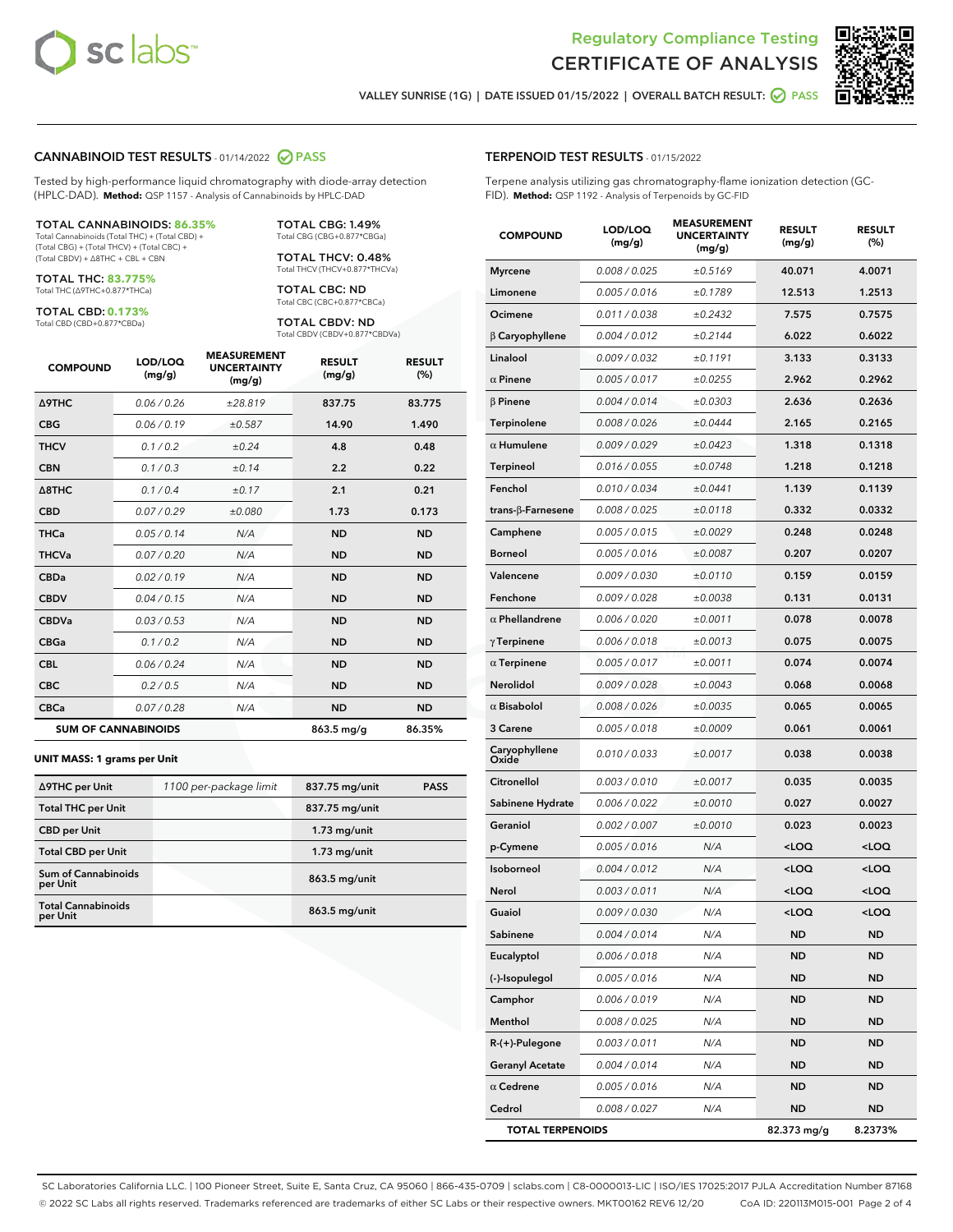



VALLEY SUNRISE (1G) | DATE ISSUED 01/15/2022 | OVERALL BATCH RESULT:  $\bigcirc$  PASS

## CATEGORY 1 PESTICIDE TEST RESULTS - 01/15/2022 2 PASS

Pesticide and plant growth regulator analysis utilizing high-performance liquid chromatography-mass spectrometry (HPLC-MS) or gas chromatography-mass spectrometry (GC-MS). \*GC-MS utilized where indicated. **Method:** QSP 1212 - Analysis of Pesticides and Mycotoxins by LC-MS or QSP 1213 - Analysis of Pesticides by GC-MS

| <b>COMPOUND</b>             | LOD/LOQ<br>$(\mu g/g)$ | <b>ACTION</b><br><b>LIMIT</b><br>$(\mu g/g)$ | <b>MEASUREMENT</b><br><b>UNCERTAINTY</b><br>$(\mu g/g)$ | <b>RESULT</b><br>$(\mu g/g)$ | <b>RESULT</b> |
|-----------------------------|------------------------|----------------------------------------------|---------------------------------------------------------|------------------------------|---------------|
| Aldicarb                    | 0.03 / 0.08            | $\ge$ LOD                                    | N/A                                                     | <b>ND</b>                    | <b>PASS</b>   |
| Carbofuran                  | 0.02/0.05              | $>$ LOD                                      | N/A                                                     | <b>ND</b>                    | <b>PASS</b>   |
| Chlordane*                  | 0.03 / 0.08            | $\ge$ LOD                                    | N/A                                                     | <b>ND</b>                    | <b>PASS</b>   |
| Chlorfenapyr*               | 0.03/0.10              | $\ge$ LOD                                    | N/A                                                     | <b>ND</b>                    | <b>PASS</b>   |
| Chlorpyrifos                | 0.02 / 0.06            | $\ge$ LOD                                    | N/A                                                     | <b>ND</b>                    | <b>PASS</b>   |
| Coumaphos                   | 0.02/0.07              | $>$ LOD                                      | N/A                                                     | <b>ND</b>                    | <b>PASS</b>   |
| <b>Daminozide</b>           | 0.02 / 0.07            | $\ge$ LOD                                    | N/A                                                     | <b>ND</b>                    | <b>PASS</b>   |
| <b>DDVP</b><br>(Dichlorvos) | 0.03/0.09              | $\ge$ LOD                                    | N/A                                                     | <b>ND</b>                    | <b>PASS</b>   |
| <b>Dimethoate</b>           | 0.03 / 0.08            | $\ge$ LOD                                    | N/A                                                     | <b>ND</b>                    | <b>PASS</b>   |
| Ethoprop(hos)               | 0.03/0.10              | $\ge$ LOD                                    | N/A                                                     | <b>ND</b>                    | <b>PASS</b>   |
| Etofenprox                  | 0.02 / 0.06            | $\ge$ LOD                                    | N/A                                                     | <b>ND</b>                    | <b>PASS</b>   |
| Fenoxycarb                  | 0.03 / 0.08            | $\ge$ LOD                                    | N/A                                                     | <b>ND</b>                    | <b>PASS</b>   |
| Fipronil                    | 0.03/0.08              | $>$ LOD                                      | N/A                                                     | <b>ND</b>                    | <b>PASS</b>   |
| Imazalil                    | 0.02 / 0.06            | $\ge$ LOD                                    | N/A                                                     | <b>ND</b>                    | <b>PASS</b>   |
| Methiocarb                  | 0.02 / 0.07            | $\ge$ LOD                                    | N/A                                                     | <b>ND</b>                    | <b>PASS</b>   |
| Methyl<br>parathion         | 0.03/0.10              | $>$ LOD                                      | N/A                                                     | <b>ND</b>                    | <b>PASS</b>   |
| <b>Mevinphos</b>            | 0.03/0.09              | $>$ LOD                                      | N/A                                                     | <b>ND</b>                    | <b>PASS</b>   |
| Paclobutrazol               | 0.02 / 0.05            | $\ge$ LOD                                    | N/A                                                     | <b>ND</b>                    | <b>PASS</b>   |
| Propoxur                    | 0.03/0.09              | $>$ LOD                                      | N/A                                                     | <b>ND</b>                    | <b>PASS</b>   |
| Spiroxamine                 | 0.03 / 0.08            | $\ge$ LOD                                    | N/A                                                     | <b>ND</b>                    | <b>PASS</b>   |
| Thiacloprid                 | 0.03/0.10              | $\ge$ LOD                                    | N/A                                                     | <b>ND</b>                    | <b>PASS</b>   |

#### CATEGORY 2 PESTICIDE TEST RESULTS - 01/15/2022 2 PASS

| <b>COMPOUND</b>          | LOD/LOO<br>$(\mu g/g)$ | <b>ACTION</b><br>LIMIT<br>$(\mu g/g)$ | <b>MEASUREMENT</b><br><b>UNCERTAINTY</b><br>$(\mu g/g)$ | <b>RESULT</b><br>$(\mu g/g)$ | <b>RESULT</b> |  |
|--------------------------|------------------------|---------------------------------------|---------------------------------------------------------|------------------------------|---------------|--|
| Abamectin                | 0.03/0.10              | 0.1                                   | N/A                                                     | <b>ND</b>                    | <b>PASS</b>   |  |
| Acephate                 | 0.02/0.07              | 0.1                                   | N/A                                                     | <b>ND</b>                    | <b>PASS</b>   |  |
| Acequinocyl              | 0.02/0.07              | 0.1                                   | N/A                                                     | <b>ND</b>                    | <b>PASS</b>   |  |
| Acetamiprid              | 0.02 / 0.05            | 0.1                                   | N/A                                                     | <b>ND</b>                    | <b>PASS</b>   |  |
| Azoxystrobin             | 0.02/0.07              | 0.1                                   | N/A                                                     | <b>ND</b>                    | <b>PASS</b>   |  |
| <b>Bifenazate</b>        | 0.01 / 0.04            | 0.1                                   | N/A                                                     | <b>ND</b>                    | <b>PASS</b>   |  |
| <b>Bifenthrin</b>        | 0.02 / 0.05            | 3                                     | N/A                                                     | <b>ND</b>                    | <b>PASS</b>   |  |
| <b>Boscalid</b>          | 0.03/0.09              | 0.1                                   | N/A                                                     | <b>ND</b>                    | <b>PASS</b>   |  |
| Captan                   | 0.19/0.57              | 0.7                                   | N/A                                                     | <b>ND</b>                    | <b>PASS</b>   |  |
| Carbaryl                 | 0.02/0.06              | 0.5                                   | N/A                                                     | <b>ND</b>                    | <b>PASS</b>   |  |
| Chlorantranilip-<br>role | 0.04/0.12              | 10                                    | N/A                                                     | <b>ND</b>                    | <b>PASS</b>   |  |
| Clofentezine             | 0.03/0.09              | 0.1                                   | N/A                                                     | <b>ND</b>                    | <b>PASS</b>   |  |

| <b>CATEGORY 2 PESTICIDE TEST RESULTS</b> - 01/15/2022 continued |  |  |  |  |  |
|-----------------------------------------------------------------|--|--|--|--|--|
|-----------------------------------------------------------------|--|--|--|--|--|

| <b>COMPOUND</b>               | LOD/LOQ<br>(µg/g) | <b>ACTION</b><br><b>LIMIT</b><br>$(\mu g/g)$ | <b>MEASUREMENT</b><br><b>UNCERTAINTY</b><br>$(\mu g/g)$ | <b>RESULT</b><br>(µg/g) | <b>RESULT</b> |
|-------------------------------|-------------------|----------------------------------------------|---------------------------------------------------------|-------------------------|---------------|
| Cyfluthrin                    | 0.12 / 0.38       | 2                                            | N/A                                                     | ND                      | <b>PASS</b>   |
| Cypermethrin                  | 0.11 / 0.32       | $\mathbf{1}$                                 | N/A                                                     | ND                      | <b>PASS</b>   |
| Diazinon                      | 0.02 / 0.05       | 0.1                                          | N/A                                                     | ND                      | PASS          |
| Dimethomorph                  | 0.03 / 0.09       | $\overline{2}$                               | N/A                                                     | <b>ND</b>               | <b>PASS</b>   |
| Etoxazole                     | 0.02 / 0.06       | 0.1                                          | N/A                                                     | ND                      | <b>PASS</b>   |
| Fenhexamid                    | 0.03 / 0.09       | 0.1                                          | N/A                                                     | ND                      | <b>PASS</b>   |
| Fenpyroximate                 | 0.02 / 0.06       | 0.1                                          | N/A                                                     | <b>ND</b>               | <b>PASS</b>   |
| Flonicamid                    | 0.03 / 0.10       | 0.1                                          | N/A                                                     | ND                      | <b>PASS</b>   |
| Fludioxonil                   | 0.03 / 0.10       | 0.1                                          | N/A                                                     | ND                      | <b>PASS</b>   |
| Hexythiazox                   | 0.02 / 0.07       | 0.1                                          | N/A                                                     | <b>ND</b>               | <b>PASS</b>   |
| Imidacloprid                  | 0.04 / 0.11       | 5                                            | N/A                                                     | <b>ND</b>               | <b>PASS</b>   |
| Kresoxim-methyl               | 0.02 / 0.07       | 0.1                                          | N/A                                                     | <b>ND</b>               | <b>PASS</b>   |
| <b>Malathion</b>              | 0.03 / 0.09       | 0.5                                          | N/A                                                     | ND                      | <b>PASS</b>   |
| Metalaxyl                     | 0.02 / 0.07       | $\overline{2}$                               | N/A                                                     | <b>ND</b>               | <b>PASS</b>   |
| Methomyl                      | 0.03 / 0.10       | 1                                            | N/A                                                     | <b>ND</b>               | <b>PASS</b>   |
| Myclobutanil                  | 0.03 / 0.09       | 0.1                                          | N/A                                                     | ND                      | <b>PASS</b>   |
| <b>Naled</b>                  | 0.02 / 0.07       | 0.1                                          | N/A                                                     | ND                      | <b>PASS</b>   |
| Oxamyl                        | 0.04 / 0.11       | 0.5                                          | N/A                                                     | <b>ND</b>               | <b>PASS</b>   |
| Pentachloronitro-<br>benzene* | 0.03/0.09         | 0.1                                          | N/A                                                     | ND                      | <b>PASS</b>   |
| Permethrin                    | 0.04 / 0.12       | 0.5                                          | N/A                                                     | ND                      | <b>PASS</b>   |
| Phosmet                       | 0.03/0.10         | 0.1                                          | N/A                                                     | ND                      | <b>PASS</b>   |
| Piperonylbu-<br>toxide        | 0.02 / 0.07       | 3                                            | N/A                                                     | <b>ND</b>               | <b>PASS</b>   |
| Prallethrin                   | 0.03 / 0.08       | 0.1                                          | N/A                                                     | <b>ND</b>               | <b>PASS</b>   |
| Propiconazole                 | 0.02 / 0.07       | 0.1                                          | N/A                                                     | ND                      | <b>PASS</b>   |
| Pyrethrins                    | 0.04 / 0.12       | 0.5                                          | N/A                                                     | ND                      | PASS          |
| Pyridaben                     | 0.02 / 0.07       | 0.1                                          | N/A                                                     | <b>ND</b>               | <b>PASS</b>   |
| Spinetoram                    | 0.02 / 0.07       | 0.1                                          | N/A                                                     | ND                      | <b>PASS</b>   |
| Spinosad                      | 0.02 / 0.07       | 0.1                                          | N/A                                                     | ND                      | <b>PASS</b>   |
| Spiromesifen                  | 0.02 / 0.05       | 0.1                                          | N/A                                                     | <b>ND</b>               | <b>PASS</b>   |
| Spirotetramat                 | 0.02 / 0.06       | 0.1                                          | N/A                                                     | ND                      | <b>PASS</b>   |
| Tebuconazole                  | 0.02 / 0.07       | 0.1                                          | N/A                                                     | ND                      | <b>PASS</b>   |
| Thiamethoxam                  | 0.03 / 0.10       | 5                                            | N/A                                                     | ND                      | <b>PASS</b>   |
| Trifloxystrobin               | 0.03 / 0.08       | 0.1                                          | N/A                                                     | <b>ND</b>               | <b>PASS</b>   |

SC Laboratories California LLC. | 100 Pioneer Street, Suite E, Santa Cruz, CA 95060 | 866-435-0709 | sclabs.com | C8-0000013-LIC | ISO/IES 17025:2017 PJLA Accreditation Number 87168 © 2022 SC Labs all rights reserved. Trademarks referenced are trademarks of either SC Labs or their respective owners. MKT00162 REV6 12/20 CoA ID: 220113M015-001 Page 3 of 4